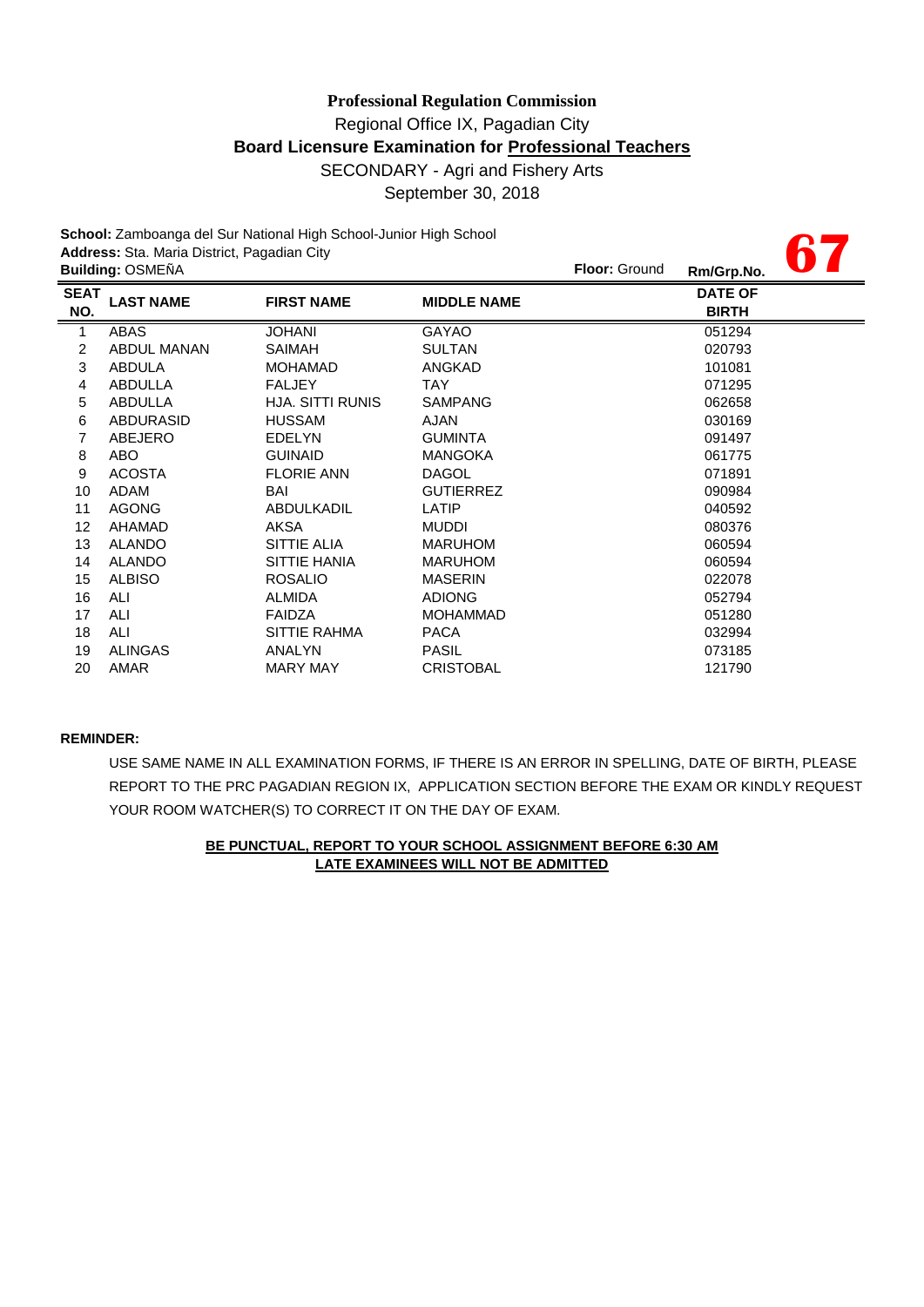|             |                                             | School: Zamboanga del Sur National High School-Junior High School |                    |                      |                |  |
|-------------|---------------------------------------------|-------------------------------------------------------------------|--------------------|----------------------|----------------|--|
|             | Address: Sta. Maria District, Pagadian City |                                                                   |                    |                      |                |  |
|             | <b>Building: OSMEÑA</b>                     |                                                                   |                    | <b>Floor: Ground</b> | Rm/Grp.No.     |  |
| <b>SEAT</b> | <b>LAST NAME</b>                            | <b>FIRST NAME</b>                                                 | <b>MIDDLE NAME</b> |                      | <b>DATE OF</b> |  |
| NO.         |                                             |                                                                   |                    |                      | <b>BIRTH</b>   |  |
| 1           | AMIRULHADZ                                  | <b>ROSALYN</b>                                                    | SAPIE              |                      | 062478         |  |
| 2           | ANDAG                                       | <b>BALDAYA</b>                                                    | <b>IMAMIL</b>      |                      | 051370         |  |
| 3           | ANDAGAO                                     | ARVIE                                                             | <b>ETCOBAÑEZ</b>   |                      | 112988         |  |
| 4           | ANDATUAN                                    | <b>RASKIE</b>                                                     | <b>LAGIDON</b>     |                      | 061181         |  |
| 5           | <b>ANDUNG</b>                               | <b>SAADA</b>                                                      | <b>MADFAHIR</b>    |                      | 080464         |  |
| 6           | ANGGAY                                      | <b>KIZZA MARIE</b>                                                | <b>ESCUADRO</b>    |                      | 100593         |  |
| 7           | ARAÑEZ                                      | <b>MARY ANN</b>                                                   | <b>ENICUELA</b>    |                      | 021790         |  |
| 8           | ARCAMO                                      | <b>BENHUR</b>                                                     | <b>SOLER</b>       |                      | 101187         |  |
| 9           | <b>ARINDIG</b>                              | ANISAH                                                            | <b>DUMARA</b>      |                      | 050479         |  |
| 10          | <b>ATAY</b>                                 | <b>JOY</b>                                                        | <b>CONCORDAS</b>   |                      | 121465         |  |
| 11          | <b>AVENIR</b>                               | <b>JEDAIDA</b>                                                    | <b>BENEDICTO</b>   |                      | 090984         |  |
| 12          | <b>BAGGAY</b>                               | <b>MICHELLE</b>                                                   | <b>CABARLES</b>    |                      | 070885         |  |
| 13          | <b>BALBERAN</b>                             | <b>RAIHAN</b>                                                     | A                  |                      | 092496         |  |
| 14          | <b>BALIVES</b>                              | <b>RENEBOY</b>                                                    | LAURE              |                      | 080383         |  |
| 15          | <b>BANGQUIAO</b>                            | <b>JENILYN</b>                                                    | <b>ENCALLADO</b>   |                      | 063090         |  |
| 16          | <b>BARILLO</b>                              | <b>NELIA</b>                                                      | <b>BUTALID</b>     |                      | 021496         |  |
| 17          | <b>BARRAT</b>                               | <b>ROCAYNA</b>                                                    | OLAO               |                      | 060384         |  |
| 18          | <b>BASHIER</b>                              | SITTIE AMNAH                                                      | ALI                |                      | 042294         |  |
| 19          | <b>BATUA</b>                                | <b>MARYGENE</b>                                                   | <b>GENELASO</b>    |                      | 090384         |  |
| 20          | <b>BATUAAN</b>                              | AMERAH                                                            | <b>CAUNTONGAN</b>  |                      | 122993         |  |

#### **REMINDER:**

REPORT TO THE PRC PAGADIAN REGION IX, APPLICATION SECTION BEFORE THE EXAM OR KINDLY REQUEST YOUR ROOM WATCHER(S) TO CORRECT IT ON THE DAY OF EXAM. USE SAME NAME IN ALL EXAMINATION FORMS, IF THERE IS AN ERROR IN SPELLING, DATE OF BIRTH, PLEASE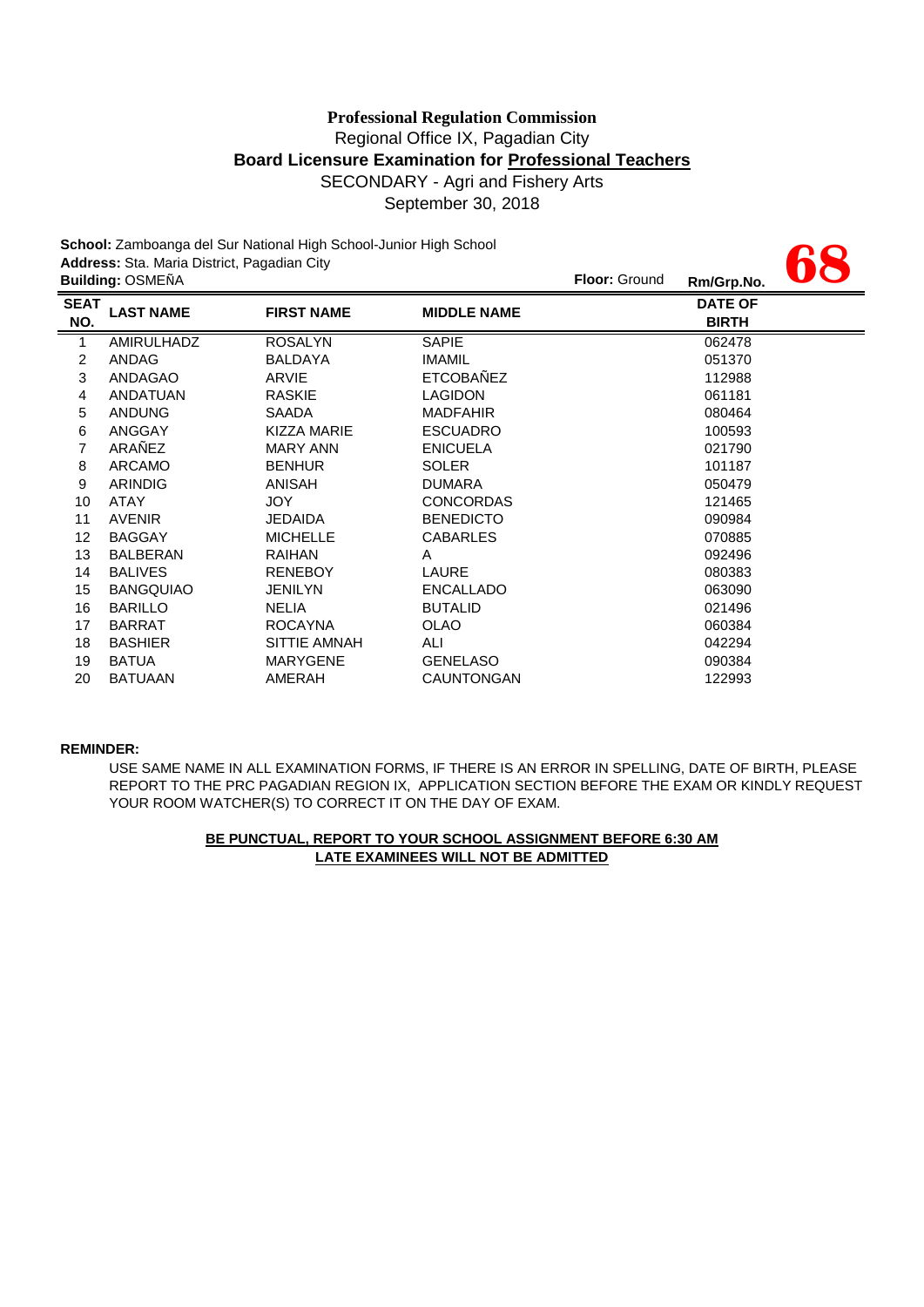**69**

**School:** Zamboanga del Sur National High School-Junior High School **Address:** Sta. Maria District, Pagadian City

|                    | <b>Building: OSMEÑA</b> |                                 |                    | <b>Floor: Ground</b> | Rm/Grp.No.                     | UU. |
|--------------------|-------------------------|---------------------------------|--------------------|----------------------|--------------------------------|-----|
| <b>SEAT</b><br>NO. | <b>LAST NAME</b>        | <b>FIRST NAME</b>               | <b>MIDDLE NAME</b> |                      | <b>DATE OF</b><br><b>BIRTH</b> |     |
| 1                  | BELONO-AC               | <b>CATALINA</b>                 | <b>DOMOGHO</b>     |                      | 021376                         |     |
| 2                  | BELONO-AC               | <b>ELMA</b>                     | <b>PELAYO</b>      |                      | 092994                         |     |
| 3                  | <b>BERNARDO</b>         | <b>JERSON</b>                   | <b>MAGHANOY</b>    |                      | 051683                         |     |
| 4                  | <b>BIORE</b>            | <b>DONALD</b>                   | CAÑETE             |                      | 082389                         |     |
| 5                  | <b>BOROY</b>            | <b>DONEZA</b>                   | LAURETA            |                      | 061682                         |     |
| 6                  | BOY                     | <b>ANN</b>                      | DELA PEÑA          |                      | 052277                         |     |
| 7                  | <b>BRANGGAN</b>         | <b>CLYDE CLENN MELVENGOLBIN</b> |                    |                      | 080284                         |     |
| 8                  | <b>BUALE</b>            | <b>NORHAINA</b>                 | <b>ABOD</b>        |                      | 100794                         |     |
| 9                  | <b>BUGANOTAN</b>        | <b>RAYMOND</b>                  | <b>SULARTE</b>     |                      | 013093                         |     |
| 10                 | <b>CABASAG</b>          | <b>RENIE</b>                    | <b>ITOC</b>        |                      | 071685                         |     |
| 11                 | <b>CABILIN</b>          | <b>GRACE</b>                    | JUMAWAN            |                      | 112676                         |     |
| 12                 | CALAGO                  | <b>CLYDE</b>                    | <b>BALANGITAO</b>  |                      | 072184                         |     |
| 13                 | CALALAGAN               | <b>AMANIE</b>                   | <b>MIMBANTAS</b>   |                      | 052595                         |     |
| 14                 | <b>CANINO</b>           | <b>JENEBETH</b>                 | <b>JUBAY</b>       |                      | 080677                         |     |
| 15                 | <b>CAPAPAS</b>          | <b>BONIFACIO</b>                | <b>MAPULA</b>      |                      | 081778                         |     |
| 16                 | CASIM                   | YASHIMA                         | <b>BARA</b>        |                      | 102094                         |     |
| 17                 | <b>CAURAK</b>           | <b>MILANIE</b>                  | <b>GAOSIL</b>      |                      | 051195                         |     |
| 18                 | COLALO                  | <b>HANIA</b>                    | <b>MODIABA</b>     |                      | 060795                         |     |
| 19                 | <b>CUIZON</b>           | <b>JOHN ERICK</b>               | <b>PASA</b>        |                      | 040789                         |     |
| 20                 | <b>DAGUMO</b>           | <b>RODERICK</b>                 | <b>DUMAGAT</b>     |                      | 071474                         |     |

#### **REMINDER:**

YOUR ROOM WATCHER(S) TO CORRECT IT ON THE DAY OF EXAM. USE SAME NAME IN ALL EXAMINATION FORMS, IF THERE IS AN ERROR IN SPELLING, DATE OF BIRTH, PLEASE REPORT TO THE PRC PAGADIAN REGION IX, APPLICATION SECTION BEFORE THE EXAM OR KINDLY REQUEST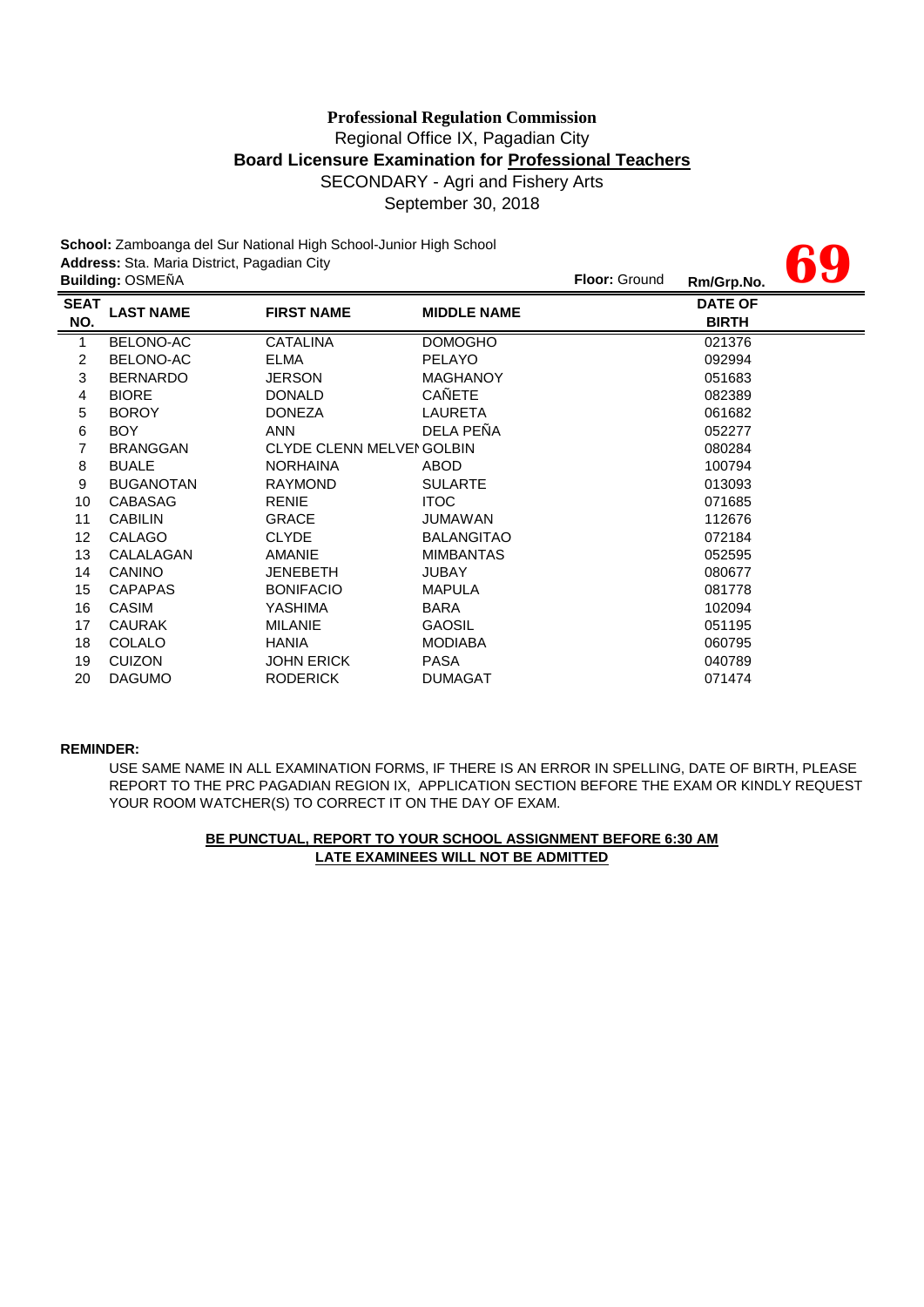**70**

**School:** Zamboanga del Sur National High School-Junior High School **Address:** Sta. Maria District, Pagadian City

|                    | <b>Building: OSMEÑA</b> |                   |                    | <b>Floor: Ground</b> | Rm/Grp.No.                     | <b>Alberta Contractor</b> |
|--------------------|-------------------------|-------------------|--------------------|----------------------|--------------------------------|---------------------------|
| <b>SEAT</b><br>NO. | <b>LAST NAME</b>        | <b>FIRST NAME</b> | <b>MIDDLE NAME</b> |                      | <b>DATE OF</b><br><b>BIRTH</b> |                           |
| 1                  | <b>DATUKAKA</b>         | <b>EDZRAFEL</b>   | <b>KALADIAN</b>    |                      | 010297                         |                           |
| 2                  | <b>DEGAMO</b>           | <b>WINDY MAY</b>  | <b>CHIONG</b>      |                      | 050590                         |                           |
| 3                  | <b>DEIPARINE</b>        | AMANDA            | <b>DURENS</b>      |                      | 020681                         |                           |
| 4                  | <b>DEIPARINE</b>        | <b>ARTHUR</b>     | <b>GERIANE</b>     |                      | 083179                         |                           |
| 5                  | <b>DEIPARINE</b>        | <b>ELMA</b>       | <b>PADAL</b>       |                      | 030481                         |                           |
| 6                  | <b>DELA TORRE</b>       | <b>CRISPIN</b>    | <b>ELLORANDO</b>   |                      | 102972                         |                           |
| 7                  | <b>DIARIL</b>           | <b>NORHANAH</b>   | <b>MACADATO</b>    |                      | 052195                         |                           |
| 8                  | <b>DICOLANO</b>         | <b>FATIMA</b>     | <b>PANALUNSONG</b> |                      | 111583                         |                           |
| 9                  | <b>DIMAOCOR</b>         | <b>FAIDAH</b>     | TARAWI             |                      | 110186                         |                           |
| 10                 | <b>DITUAL</b>           | <b>HASNA</b>      | <b>CANDAC</b>      |                      | 110694                         |                           |
| 11                 | <b>DURAN</b>            | <b>CECILE</b>     | <b>PEREZ</b>       |                      | 032183                         |                           |
| 12                 | <b>DURAN</b>            | <b>JASTIAN</b>    | NAYA               |                      | 042392                         |                           |
| 13                 | <b>DURAN</b>            | <b>JUNGIE</b>     | <b>NAYA</b>        |                      | 081980                         |                           |
| 14                 | <b>EBOL</b>             | <b>TILOL</b>      | <b>MARCEL</b>      |                      | 051675                         |                           |
| 15                 | <b>EJEMPLAR</b>         | ABEGAIL           | <b>DIMATAGA</b>    |                      | 061497                         |                           |
| 16                 | EMAM                    | <b>SALMAIDA</b>   | <b>LIDASAN</b>     |                      | 032281                         |                           |
| 17                 | <b>ENDEREZ</b>          | <b>ALFE</b>       | <b>PASINABO</b>    |                      | 111479                         |                           |
| 18                 | <b>ENGALLA</b>          | AIME              | <b>GONGOB</b>      |                      | 060791                         |                           |
| 19                 | <b>ENTIENZA</b>         | <b>LEONILA</b>    | <b>DORING</b>      |                      | 121570                         |                           |
| 20                 | <b>ESTRELLADA</b>       | JAYBEE            | <b>MANGUBAT</b>    |                      | 113093                         |                           |

#### **REMINDER:**

USE SAME NAME IN ALL EXAMINATION FORMS, IF THERE IS AN ERROR IN SPELLING, DATE OF BIRTH, PLEASE REPORT TO THE PRC PAGADIAN REGION IX, APPLICATION SECTION BEFORE THE EXAM OR KINDLY REQUEST YOUR ROOM WATCHER(S) TO CORRECT IT ON THE DAY OF EXAM.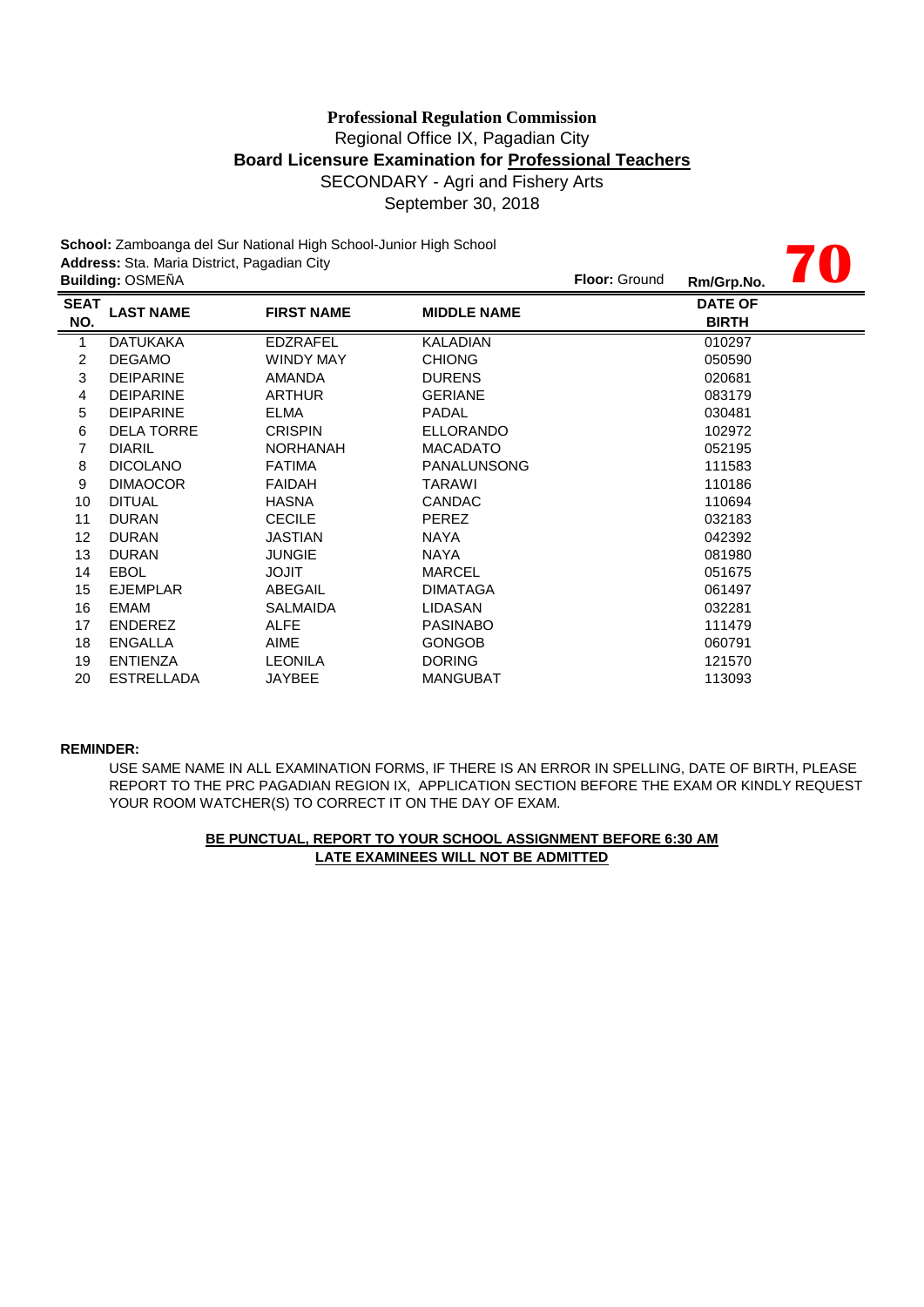**71**

**School:** Zamboanga del Sur National High School-Junior High School **Address:** Sta. Maria District, Pagadian City

|                    | <b>Building: OSMEÑA</b> |                     |                    | <b>Floor: Ground</b> | Rm/Grp.No.                     |  |
|--------------------|-------------------------|---------------------|--------------------|----------------------|--------------------------------|--|
| <b>SEAT</b><br>NO. | <b>LAST NAME</b>        | <b>FIRST NAME</b>   | <b>MIDDLE NAME</b> |                      | <b>DATE OF</b><br><b>BIRTH</b> |  |
| 1                  | <b>EVANGELISTA</b>      | <b>GRECELIA</b>     | <b>LIMBAG</b>      |                      | 112873                         |  |
| 2                  | <b>FRANCISCO</b>        | <b>SUAIBA</b>       | <b>USMAN</b>       |                      | 070971                         |  |
| 3                  | <b>FUERTES</b>          | <b>ROSALINDA</b>    | <b>BESALA</b>      |                      | 020275                         |  |
| 4                  | <b>GABATO</b>           | <b>MARICEL</b>      | <b>YURONG</b>      |                      | 032983                         |  |
| 5                  | <b>GALVE</b>            | <b>JERELYN</b>      | SARANILLO          |                      | 090678                         |  |
| 6                  | <b>GANGGAN</b>          | <b>SITTI FAJILA</b> | <b>JAAFAR</b>      |                      | 060973                         |  |
| 7                  | <b>GEPIGA</b>           | <b>ARLYN</b>        | <b>COLUMBRES</b>   |                      | 022481                         |  |
| 8                  | <b>GUALIZA</b>          | <b>MAISA</b>        | <b>DIGANG</b>      |                      | 111194                         |  |
| 9                  | <b>GUIANID</b>          | <b>NORAYA</b>       | <b>BEDO</b>        |                      | 060392                         |  |
| 10                 | <b>GUINAL</b>           | <b>NUR JANNAH</b>   | DANO               |                      | 110294                         |  |
| 11                 | <b>GULAM</b>            | <b>BENJAMIN</b>     | <b>BALABARAN</b>   |                      | 111068                         |  |
| 12                 | <b>HADJI NASRODEN</b>   | <b>SHATIYYAH</b>    | RARACO             |                      | 070694                         |  |
| 13                 | <b>HAIRAMI</b>          | <b>MADASRI</b>      | AKBAR              |                      | 112463                         |  |
| 14                 | HAJIM                   | <b>ALBEN</b>        | <b>MOHAMMAD</b>    |                      | 092365                         |  |
| 15                 | <b>HALASAN</b>          | <b>ARNOLD</b>       | <b>DANAGO</b>      |                      | 072174                         |  |
| 16                 | <b>HALASAN</b>          | <b>LILYBETH</b>     | <b>PAGUBO</b>      |                      | 012179                         |  |
| 17                 | <b>HALNAIN</b>          | <b>SISON</b>        | <b>JAMALDIN</b>    |                      | 011281                         |  |
| 18                 | <b>HASHIM</b>           | <b>ALBEN</b>        | <b>DAMSID</b>      |                      | 091886                         |  |
| 19                 | <b>HIDALGO</b>          | <b>REABIE</b>       | <b>DUMAGPI</b>     |                      | 032093                         |  |
| 20                 | <b>IBNOL</b>            | <b>THELMA</b>       | <b>ISMULA</b>      |                      | 091772                         |  |
| 21                 | <b>ILUPA</b>            | JAMAEL              | <b>BAUCO</b>       |                      | 011172                         |  |
|                    |                         |                     |                    |                      |                                |  |

#### **REMINDER:**

USE SAME NAME IN ALL EXAMINATION FORMS, IF THERE IS AN ERROR IN SPELLING, DATE OF BIRTH, PLEASE REPORT TO THE PRC PAGADIAN REGION IX, APPLICATION SECTION BEFORE THE EXAM OR KINDLY REQUEST YOUR ROOM WATCHER(S) TO CORRECT IT ON THE DAY OF EXAM.

### **LATE EXAMINEES WILL NOT BE ADMITTED BE PUNCTUAL, REPORT TO YOUR SCHOOL ASSIGNMENT BEFORE 6:30 AM**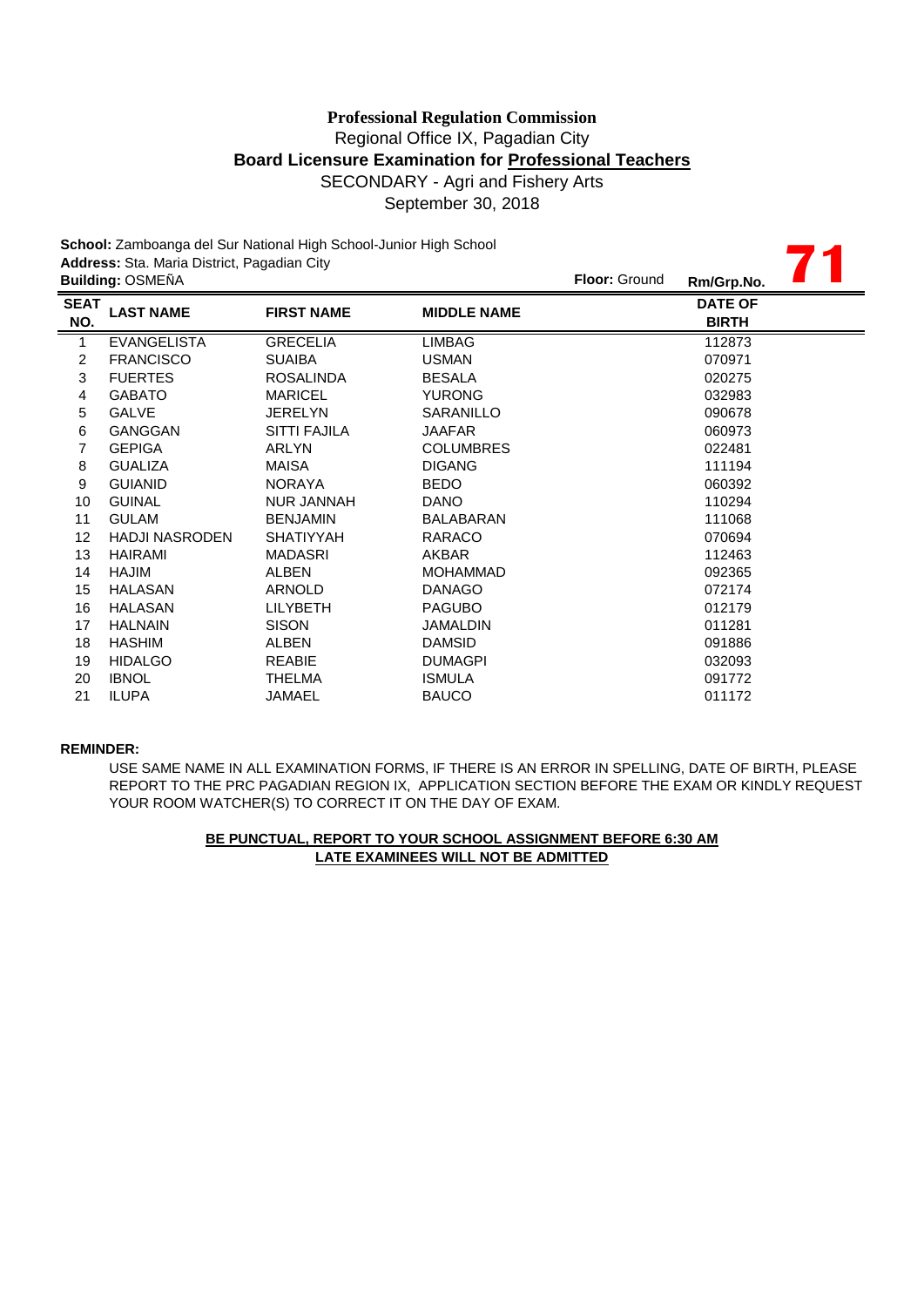**School:** Zamboanga del Sur National High School-Junior High School **Address:** Sta. Maria District, Pagadian City

| Address: Sta. Maria District, Pagadian City |                         |                   |                    |               |                                |  |
|---------------------------------------------|-------------------------|-------------------|--------------------|---------------|--------------------------------|--|
|                                             | <b>Building: OSMEÑA</b> |                   |                    | Floor: Ground | Rm/Grp.No.                     |  |
| <b>SEAT</b><br>NO.                          | <b>LAST NAME</b>        | <b>FIRST NAME</b> | <b>MIDDLE NAME</b> |               | <b>DATE OF</b><br><b>BIRTH</b> |  |
| 1                                           | <b>INDAR</b>            | <b>NORHATA</b>    | <b>PENDINATAR</b>  |               | 041291                         |  |
| $\overline{2}$                              | <b>ITUM</b>             | <b>DORENG</b>     | <b>BUNGALASA</b>   |               | 071562                         |  |
| 3                                           | <b>JACUSALEM</b>        | <b>ROSELLER</b>   | <b>CABALES</b>     |               | 012782                         |  |
| 4                                           | <b>JARABI</b>           | <b>JENNILYN</b>   | <b>ABRINICA</b>    |               | 102179                         |  |
| 5                                           | <b>JIKIRAN</b>          | <b>SITTINAIMA</b> | ARIP               |               | 101461                         |  |
| 6                                           | <b>JUANICH</b>          | <b>MARJUN</b>     | <b>OMONGOS</b>     |               | 060787                         |  |
| 7                                           | JULA                    | <b>SALING</b>     | <b>GAMPAL</b>      |               | 070964                         |  |
| 8                                           | <b>JULDIN</b>           | <b>DANTE</b>      | AMALI              |               | 051291                         |  |
| 9                                           | <b>JUMAWAN</b>          | <b>REYNALDO</b>   | <b>LUGO</b>        |               | 111577                         |  |
| 10                                          | <b>KADIL</b>            | <b>AYNUL</b>      | <b>ABBOHO</b>      |               | 010459                         |  |
| 11                                          | <b>KADIL</b>            | <b>ROSEMINA</b>   | <b>JULJANI</b>     |               | 101272                         |  |
| 12                                          | KALBI                   | <b>JUMDIA</b>     | <b>INDANAN</b>     |               | 032365                         |  |
| 13                                          | <b>LABAJO</b>           | <b>YUNICE</b>     | <b>ROBLICO</b>     |               | 011178                         |  |
| 14                                          | <b>LADJAMAIN</b>        | <b>DEPELSON</b>   | <b>DARDAIN</b>     |               | 110574                         |  |
| 15                                          | LADJARANI               | <b>KIMLIAN</b>    | <b>ABUNDONG</b>    |               | 020257                         |  |
| 16                                          | LAGALA                  | <b>EVELYN</b>     | BAN-AS             |               | 041175                         |  |
| 17                                          | <b>LAMBONG</b>          | <b>HANNADI</b>    | PACALANGOT         |               | 102997                         |  |
| 18                                          | LANGCO                  | <b>ROHAINIE</b>   | <b>MAUGA</b>       |               | 092782                         |  |
| 19                                          | LANGI                   | SITTIE SHAHANIE   | <b>EBRAHIM</b>     |               | 051298                         |  |
| 20                                          | LANZADERAS              | <b>VERMELY</b>    | <b>ACBAYAN</b>     |               | 022877                         |  |
| 21                                          | LAPIZ                   | <b>ESTRELLA</b>   | <b>GRANADA</b>     |               | 051175                         |  |

#### **REMINDER:**

USE SAME NAME IN ALL EXAMINATION FORMS, IF THERE IS AN ERROR IN SPELLING, DATE OF BIRTH, PLEASE REPORT TO THE PRC PAGADIAN REGION IX, APPLICATION SECTION BEFORE THE EXAM OR KINDLY REQUEST YOUR ROOM WATCHER(S) TO CORRECT IT ON THE DAY OF EXAM.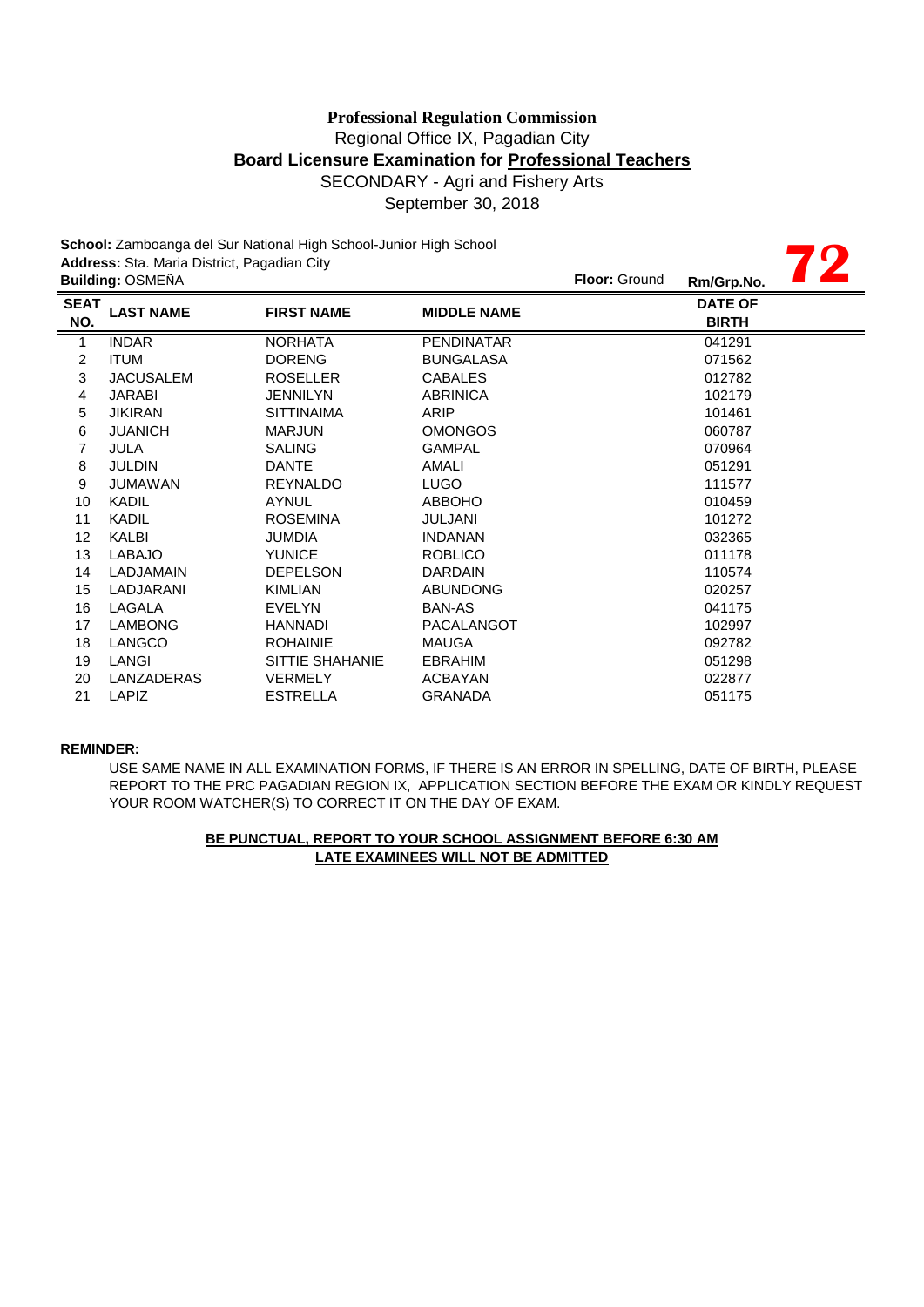**73**

**School:** Zamboanga del Sur National High School-Junior High School **Address:** Sta. Maria District, Pagadian City

|                    | <b>Building: OSMEÑA</b> |                     |                    | <b>Floor: Ground</b> | Rm/Grp.No.                     | $\overline{\phantom{a}}$ |
|--------------------|-------------------------|---------------------|--------------------|----------------------|--------------------------------|--------------------------|
| <b>SEAT</b><br>NO. | <b>LAST NAME</b>        | <b>FIRST NAME</b>   | <b>MIDDLE NAME</b> |                      | <b>DATE OF</b><br><b>BIRTH</b> |                          |
| 1                  | LATA                    | <b>NERA</b>         | <b>SUMAGANG</b>    |                      | 021774                         |                          |
| 2                  | LAWI                    | <b>JASNOR</b>       | <b>BACARAMAN</b>   |                      | 061096                         |                          |
| 3                  | <b>LIBATO</b>           | <b>ROBETA</b>       | <b>MOLINA</b>      |                      | 022582                         |                          |
| 4                  | <b>LIGA</b>             | <b>JOVITO JR</b>    | <b>MANGANGOT</b>   |                      | 032395                         |                          |
| 5                  | <b>LILID</b>            | <b>CRISTINA MAE</b> | <b>OYOG</b>        |                      | 121989                         |                          |
| 6                  | <b>LIMANO</b>           | ARMALIA             | <b>HANAPE</b>      |                      | 082796                         |                          |
| 7                  | <b>LIMANO</b>           | ARMIDA              | <b>HANAPE</b>      |                      | 082595                         |                          |
| 8                  | <b>LIMULING</b>         | <b>GINA</b>         | TUMBAGA            |                      | 122384                         |                          |
| 9                  | <b>LOJA</b>             | <b>JAYSON</b>       | <b>MABALOT</b>     |                      | 051893                         |                          |
| 10                 | <b>LOMOLJO</b>          | <b>JAMES</b>        | <b>BACONGA</b>     |                      | 062788                         |                          |
| 11                 | <b>LOMOMBANG</b>        | <b>MARY JANE</b>    | AGAN               |                      | 061079                         |                          |
| 12                 | LUBGUBAN                | ELGEN               | <b>POCULAN</b>     |                      | 122093                         |                          |
| 13                 | LUCEÑARA                | <b>JEZRIEL</b>      | <b>YLANAN</b>      |                      | 011091                         |                          |
| 14                 | <b>LUDDIN</b>           | <b>SAHARA</b>       | <b>BAGGANG</b>     |                      | 060265                         |                          |
| 15                 | LUGSANAY                | <b>JOSEPHINE</b>    | <b>LIHAYLIHAY</b>  |                      | 042676                         |                          |
| 16                 | <b>MACABANDING</b>      | <b>ALMIRA</b>       | <b>PANARABON</b>   |                      | 101193                         |                          |
| 17                 | <b>MACOT</b>            | <b>JANNETH</b>      | <b>MAGUILA</b>     |                      | 120284                         |                          |
| 18                 | <b>MAGALSO</b>          | <b>DESIBON</b>      | <b>CANILANG</b>    |                      | 113091                         |                          |
| 19                 | <b>MALAGUM</b>          | <b>JOHN PAUL</b>    | <b>GENEROSO</b>    |                      | 112082                         |                          |
| 20                 | <b>MALIMPENET</b>       | <b>JANICE</b>       | <b>ANTON</b>       |                      | 040883                         |                          |
| 21                 | <b>MAMPAO</b>           | <b>MALAIDA</b>      | <b>BABAO</b>       |                      | 020196                         |                          |
|                    |                         |                     |                    |                      |                                |                          |

#### **REMINDER:**

USE SAME NAME IN ALL EXAMINATION FORMS, IF THERE IS AN ERROR IN SPELLING, DATE OF BIRTH, PLEASE REPORT TO THE PRC PAGADIAN REGION IX, APPLICATION SECTION BEFORE THE EXAM OR KINDLY REQUEST YOUR ROOM WATCHER(S) TO CORRECT IT ON THE DAY OF EXAM.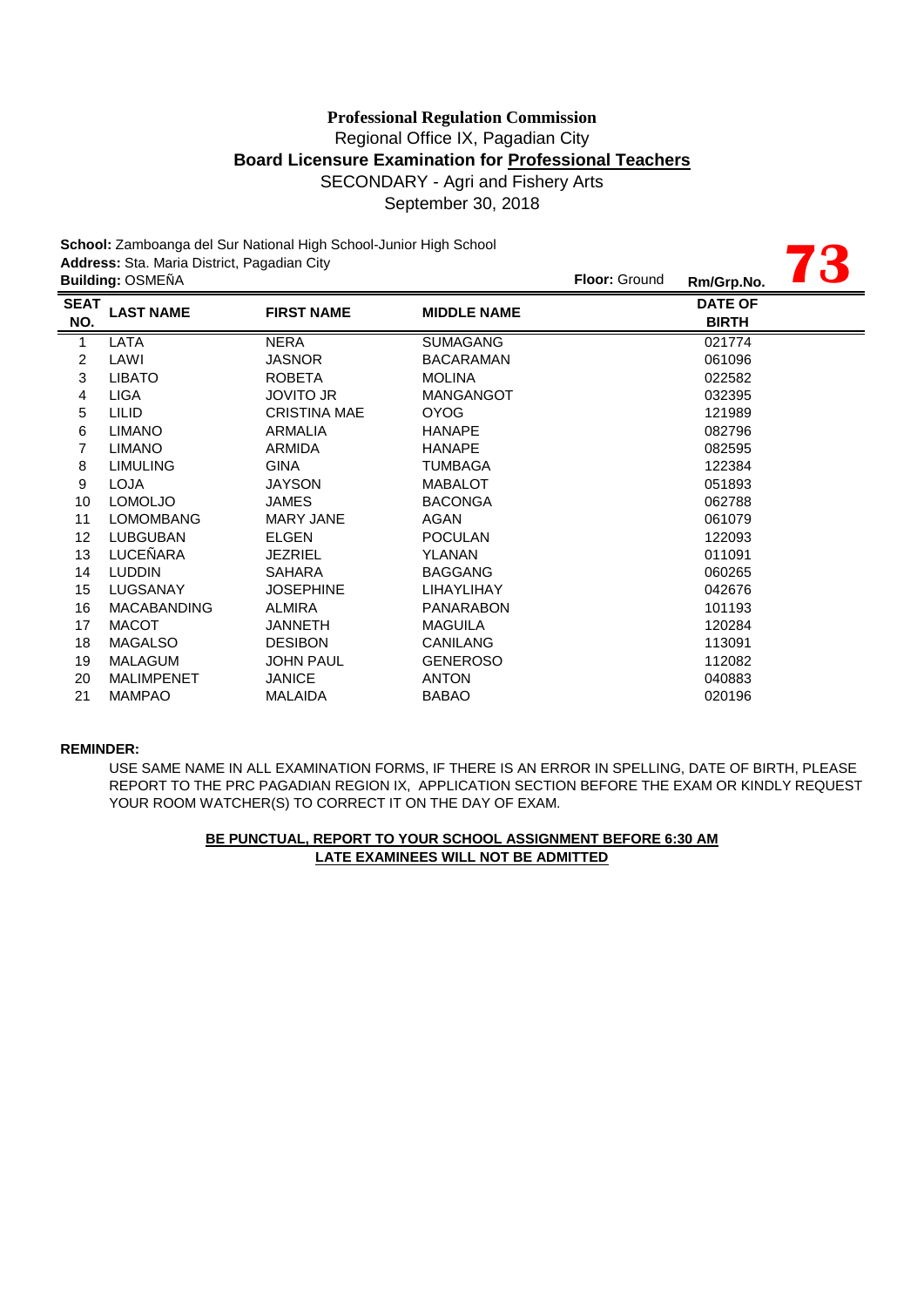## Regional Office IX, Pagadian City **Board Licensure Examination for Professional Teachers** SECONDARY - Agri and Fishery Arts September 30, 2018 **Professional Regulation Commission**

**74**

**School:** Zamboanga del Sur National High School-Junior High School **Address:** Sta. Maria District, Pagadian City

|                         | <b>Building: OSMEÑA</b> |                      |                    | <b>Floor: Ground</b><br>Rm/Grp.No. |  |
|-------------------------|-------------------------|----------------------|--------------------|------------------------------------|--|
| <b>SEAT</b><br>NO.      | <b>LAST NAME</b>        | <b>FIRST NAME</b>    | <b>MIDDLE NAME</b> | <b>DATE OF</b><br><b>BIRTH</b>     |  |
| $\mathbf{1}$            | <b>MANGONA</b>          | <b>NUR-AISA</b>      | TARADJI            | 012969                             |  |
| $\overline{\mathbf{c}}$ | <b>MANULON</b>          | SAWADJAAN            | JALLA              | 010184                             |  |
| 3                       | <b>MANULONG</b>         | <b>JOCELYN</b>       | <b>BAGARINAO</b>   | 032193                             |  |
| 4                       | <b>MAONGA</b>           | <b>NASHIEFA</b>      | <b>PUMBAGUL</b>    | 101390                             |  |
| 5                       | <b>MARUHOMBSAR</b>      | <b>SONAIRA</b>       | MAGLANGIT          | 010494                             |  |
| 6                       | <b>MATANOG</b>          | <b>SANGADA</b>       | <b>MENGKANG</b>    | 061272                             |  |
| 7                       | <b>MEJOS</b>            | <b>EVELYN</b>        | CASTILLON          | 051085                             |  |
| 8                       | <b>MIJARES</b>          | <b>EVERLY</b>        | <b>NUÑEZ</b>       | 040291                             |  |
| 9                       | <b>MINALANG</b>         | <b>JUHAIRAH</b>      | <b>DITA</b>        | 020692                             |  |
| 10                      | <b>MODAPIL</b>          | <b>ESNAIRA</b>       | <b>HADJIYASSIN</b> | 070395                             |  |
| 11                      | <b>MOHAMMAD</b>         | <b>FAUJIA</b>        | KADIL              | 090863                             |  |
| 12                      | <b>MONSERATE</b>        | <b>MARIVIC</b>       | <b>ESCUADRO</b>    | 070483                             |  |
| 13                      | <b>MONTEFALCON</b>      | <b>CRISTINA</b>      | <b>BERO</b>        | 012065                             |  |
| 14                      | <b>MONTEJO</b>          | <b>DAISY</b>         | <b>LAHUTAN</b>     | 120195                             |  |
| 15                      | <b>MUKSAN</b>           | <b>EVANGELINE</b>    | ABDUSAMAD          | 122675                             |  |
| 16                      | <b>MUKSAN</b>           | <b>NURSAM</b>        | <b>MAAMON</b>      | 040364                             |  |
| 17                      | <b>MUSLIMIN</b>         | AZIZAH               | <b>DIMAAMPAO</b>   | 022992                             |  |
| 18                      | <b>MUTIA</b>            | <b>RASMIA</b>        | <b>MACARANDAS</b>  | 021984                             |  |
| 19                      | <b>NAPUNE</b>           | <b>REYNANTE</b>      | TANASAC            | 123086                             |  |
| 20                      | <b>NAVARRO</b>          | <b>PEARL FLORAME</b> | <b>EMIA</b>        | 050490                             |  |
| 21                      | <b>NEPOMOCENO</b>       | <b>JUNGIE</b>        | MALALAY            | 102389                             |  |

#### **REMINDER:**

USE SAME NAME IN ALL EXAMINATION FORMS, IF THERE IS AN ERROR IN SPELLING, DATE OF BIRTH, PLEASE REPORT TO THE PRC PAGADIAN REGION IX, APPLICATION SECTION BEFORE THE EXAM OR KINDLY REQUEST YOUR ROOM WATCHER(S) TO CORRECT IT ON THE DAY OF EXAM.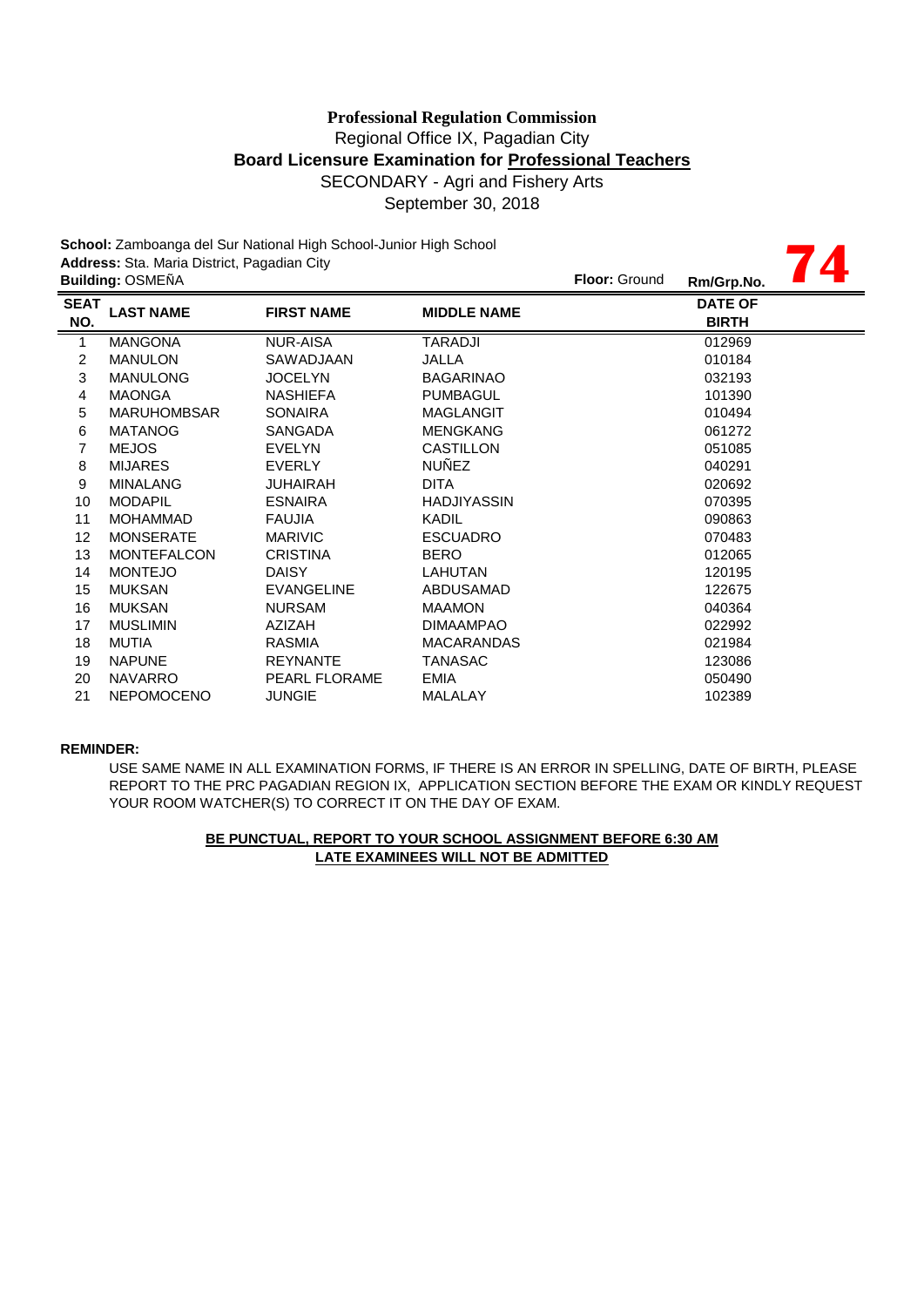## **Board Licensure Examination for Professional Teachers** SECONDARY - Agri and Fishery Arts September 30, 2018 **Professional Regulation Commission** Regional Office IX, Pagadian City

**75**

**School:** Zamboanga del Sur National High School-Junior High School **Address:** Sta. Maria District, Pagadian City

|                    | <b>Building: OSMEÑA</b> |                       |                    | <b>Floor: Ground</b> | Rm/Grp.No.                     | $\overline{\phantom{a}}$ |
|--------------------|-------------------------|-----------------------|--------------------|----------------------|--------------------------------|--------------------------|
| <b>SEAT</b><br>NO. | <b>LAST NAME</b>        | <b>FIRST NAME</b>     | <b>MIDDLE NAME</b> |                      | <b>DATE OF</b><br><b>BIRTH</b> |                          |
| $\mathbf{1}$       | <b>NIETES</b>           | <b>ESTER</b>          | <b>EMEMENCI</b>    |                      | 112868                         |                          |
| $\overline{c}$     | <b>NOOH</b>             | <b>DARWINA</b>        | DAYAN              |                      | 111489                         |                          |
| 3                  | <b>NOR</b>              | ILO.                  | <b>LIMBUTONG</b>   |                      | 061773                         |                          |
| 4                  | <b>NOVAL</b>            | <b>BEBS CATHERINE</b> | <b>SUNOGAN</b>     |                      | 112893                         |                          |
| 5                  | <b>OCAY</b>             | <b>APRIL</b>          | MASANEGRA          |                      | 041585                         |                          |
| 6                  | <b>OMANDAM</b>          | <b>MARICEL</b>        | <b>SUMAGUINGON</b> |                      | 030281                         |                          |
| 7                  | <b>OPADA</b>            | <b>CLIDE NICCO</b>    | <b>BATOON</b>      |                      | 021996                         |                          |
| 8                  | <b>PABINGWIT</b>        | <b>HANOL</b>          | <b>BULAWIN</b>     |                      | 022683                         |                          |
| 9                  | <b>PAGE</b>             | <b>MARRYNEL</b>       | <b>COLONG</b>      |                      | 040980                         |                          |
| 10                 | <b>PALER</b>            | <b>EVALIZA</b>        | <b>PATAYON</b>     |                      | 041581                         |                          |
| 11                 | <b>PAMUNAG</b>          | <b>RUTCHELL</b>       | <b>PEROLINO</b>    |                      | 041283                         |                          |
| 12                 | PANANGGALAN             | <b>MURATO</b>         | <b>PULONDA</b>     |                      | 011494                         |                          |
| 13                 | <b>PARADERO</b>         | <b>MARITES</b>        | <b>SUA</b>         |                      | 032785                         |                          |
| 14                 | <b>PARILLA</b>          | <b>JERALDINE</b>      | <b>CAÑENDO</b>     |                      | 012683                         |                          |
| 15                 | <b>PASINABO</b>         | <b>JEAN MER</b>       | <b>PECORE</b>      |                      | 020573                         |                          |
| 16                 | <b>PATAY</b>            | <b>REYNALD</b>        | <b>BERLIN</b>      |                      | 052089                         |                          |
| 17                 | <b>PATCHO</b>           | <b>MERLITA</b>        | LANGYON            |                      | 032675                         |                          |
| 18                 | <b>PERIL</b>            | <b>DILNGIN</b>        | <b>DUMAGAY</b>     |                      | 051678                         |                          |
| 19                 | <b>PONTERAS</b>         | <b>ERNESTO JR</b>     | LAGKIA             |                      | 111681                         |                          |
| 20                 | <b>PONTERAS</b>         | <b>MARILYN</b>        | <b>ORDANIZA</b>    |                      | 021883                         |                          |
| 21                 | QUILOP                  | <b>JOAN</b>           | <b>AGUSTIN</b>     |                      | 072882                         |                          |

#### **REMINDER:**

USE SAME NAME IN ALL EXAMINATION FORMS, IF THERE IS AN ERROR IN SPELLING, DATE OF BIRTH, PLEASE REPORT TO THE PRC PAGADIAN REGION IX, APPLICATION SECTION BEFORE THE EXAM OR KINDLY REQUEST YOUR ROOM WATCHER(S) TO CORRECT IT ON THE DAY OF EXAM.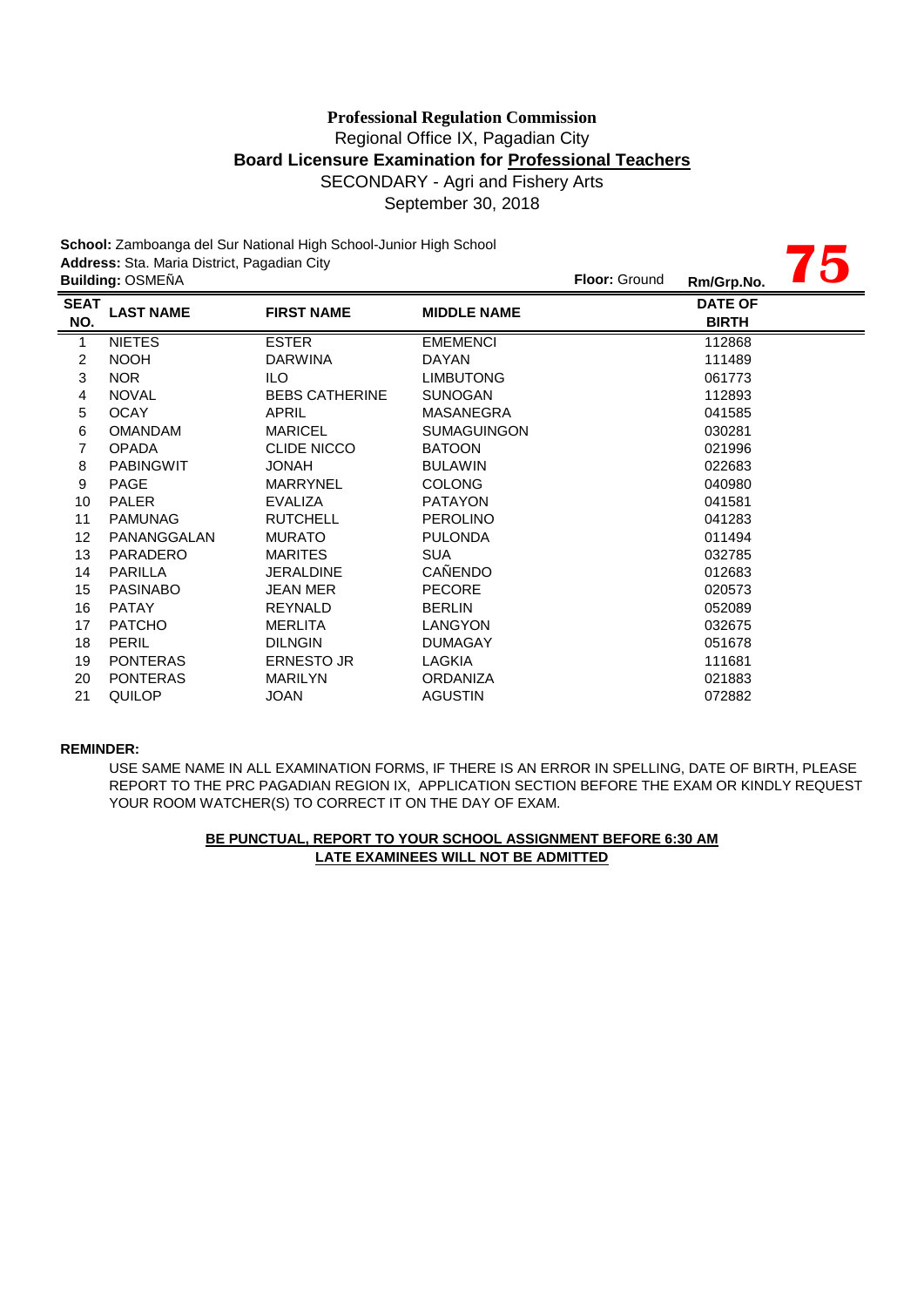## SECONDARY - Agri and Fishery Arts September 30, 2018 **Professional Regulation Commission** Regional Office IX, Pagadian City **Board Licensure Examination for Professional Teachers**

**76**

**School:** Zamboanga del Sur National High School-Junior High School **Address:** Sta. Maria District, Pagadian City

|                    | <b>Building: OSMEÑA</b> |                    |                    | <b>Floor: Ground</b> | Rm/Grp.No.                     | W |
|--------------------|-------------------------|--------------------|--------------------|----------------------|--------------------------------|---|
| <b>SEAT</b><br>NO. | <b>LAST NAME</b>        | <b>FIRST NAME</b>  | <b>MIDDLE NAME</b> |                      | <b>DATE OF</b><br><b>BIRTH</b> |   |
| 1                  | <b>RAMBER</b>           | <b>MARIFAH</b>     | <b>IMPAO</b>       |                      | 020393                         |   |
| $\overline{2}$     | <b>REBLEZA</b>          | <b>MIKE JOSHUA</b> | <b>LANGUIDO</b>    |                      | 072692                         |   |
| 3                  | <b>RENTURA</b>          | NEILA              | LEGARA             |                      | 071469                         |   |
| 4                  | <b>RICARDO</b>          | ANERELLE           | KAYO               |                      | 072491                         |   |
| 5                  | <b>SABAANI</b>          | <b>AMIN</b>        | SAPPAYANI          |                      | 091168                         |   |
| 6                  | <b>SABAL</b>            | <b>AHMAD</b>       | JAINARAN           |                      | 012275                         |   |
| 7                  | <b>SABAL</b>            | <b>HANIDA</b>      | TARUNGAN           |                      | 031664                         |   |
| 8                  | <b>SABARANI</b>         | <b>NORALYN</b>     | <b>HADJAIL</b>     |                      | 011474                         |   |
| 9                  | <b>SALINAS</b>          | <b>RICHELYN</b>    | <b>BANDANG</b>     |                      | 071592                         |   |
| 10                 | <b>SAMMANI</b>          | <b>CATHERINE</b>   | <b>SAHID</b>       |                      | 022869                         |   |
| 11                 | <b>SAMPACO</b>          | <b>MANGAROMA</b>   | BAWARAGA           |                      | 072572                         |   |
| $12 \overline{ }$  | SAPPARI                 | <b>MARSIRIAM</b>   | ALLAH              |                      | 110674                         |   |
| 13                 | <b>SARIP</b>            | <b>ANALIA</b>      | <b>BATONGGARA</b>  |                      | 030894                         |   |
| 14                 | <b>SHALIM</b>           | <b>NUR-HASMIE</b>  | SALI               |                      | 112486                         |   |
| 15                 | <b>SIAPNO</b>           | <b>MIANNE JOY</b>  | TRABAJADA          |                      | 042393                         |   |
| 16                 | <b>SILAGAN</b>          | <b>KRISTINE</b>    | <b>BARCELON</b>    |                      | 071884                         |   |
| 17                 | <b>SINDATU</b>          | <b>NORAIMA</b>     | ABDULRAKMAN        |                      | 052595                         |   |
| 18                 | <b>SOLAIMAN</b>         | <b>MARIAM</b>      | <b>MACMOD</b>      |                      | 050280                         |   |
| 19                 | <b>SULTAN</b>           | SITTIE AINA        | SARIP              |                      | 010795                         |   |
| 20                 | <b>SUNGCALANG</b>       | <b>APRIL JOY</b>   | <b>ARAPON</b>      |                      | 040992                         |   |
| 21                 | TABARASA                | ALMERO             | ARAP               |                      | 100463                         |   |
|                    |                         |                    |                    |                      |                                |   |

#### **REMINDER:**

USE SAME NAME IN ALL EXAMINATION FORMS, IF THERE IS AN ERROR IN SPELLING, DATE OF BIRTH, PLEASE REPORT TO THE PRC PAGADIAN REGION IX, APPLICATION SECTION BEFORE THE EXAM OR KINDLY REQUEST YOUR ROOM WATCHER(S) TO CORRECT IT ON THE DAY OF EXAM.